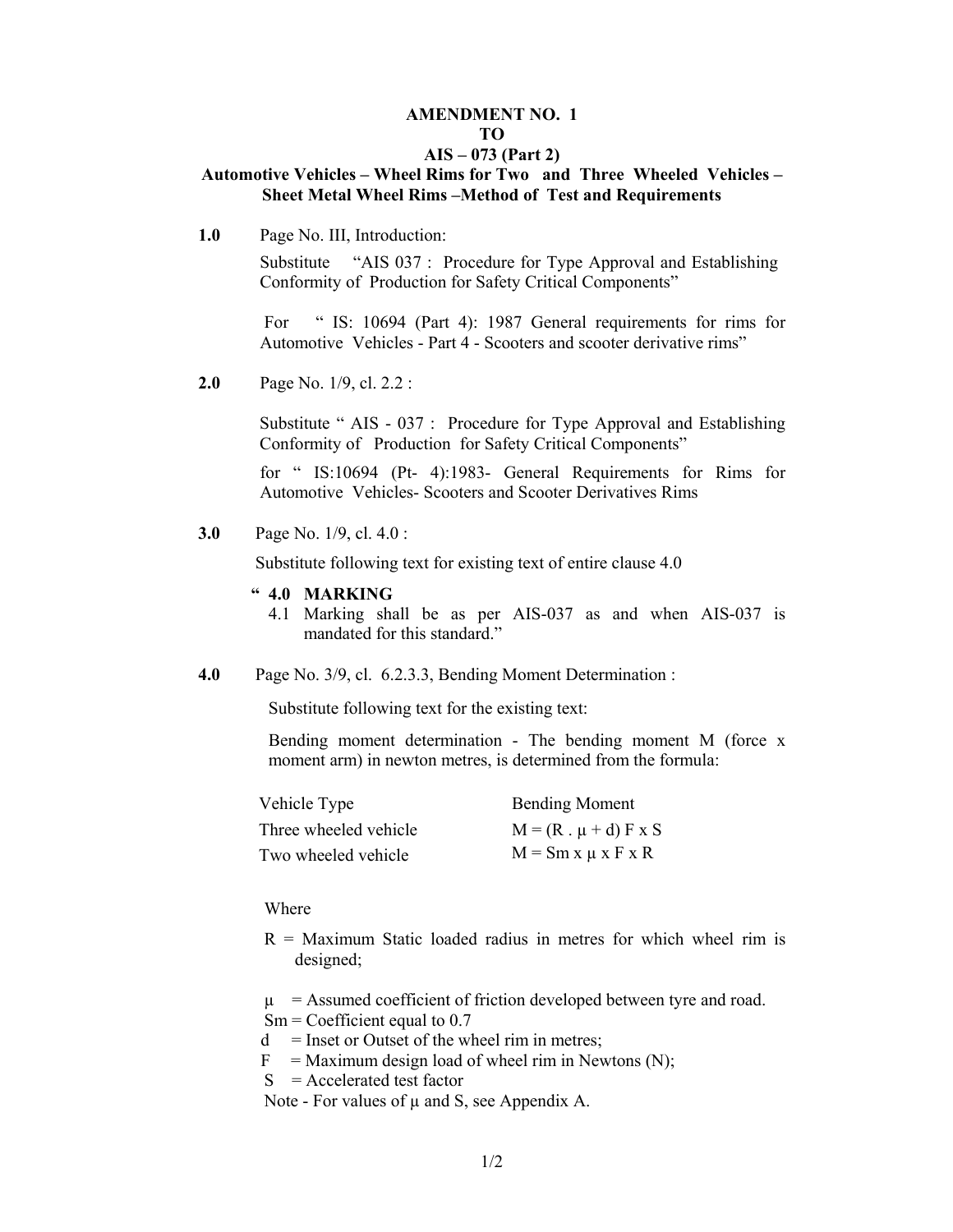**5.0** Page No. 3/9, cl. 6.2.3.4, Failure Criteria :

Substitute following text for the existing text:

#### **6.2.3.4**. **Failure Criteria**

#### **6.2.3.4.1. For Three Wheeled Vehicles***:*

- a) Inability of the wheel rim to sustain load
- b) A fatigue crack penetrating through a section of the wheel rim
- c) The wheel rim shall withstand a minimum of 18000 load cycles without failure.

#### **6.2.3.4.2. For Two Wheeled Vehicles:**

After being subjected to  $10^5$  cycles according to the rotation bending fatigue test specified above, there shall be no evidence of harmful cracks, significant deformation or any abnormal looseness at joints.

### PRINTED BY THE AUTOMOTIVE RESEARCH ASSOCIATION OF INDIA P.B. NO. 832, PUNE 411 004

#### ON BEHALF OF

#### AUTOMOTIVE INDUSTRY STANDARDS COMMITTEE

UNDER

#### CENTRAL MOTOR VEHICLE RULES - TECHNICAL STANDING COMMITTEE

#### SET-UP BY

#### MINISTRY OF SHIPPING, ROAD TRANSPORT & HIGHWAYS ( DEPARTMENT OF ROAD TRANSPORT & HIGHWAYS ) GOVERNMENT OF INDIA

#### April 2007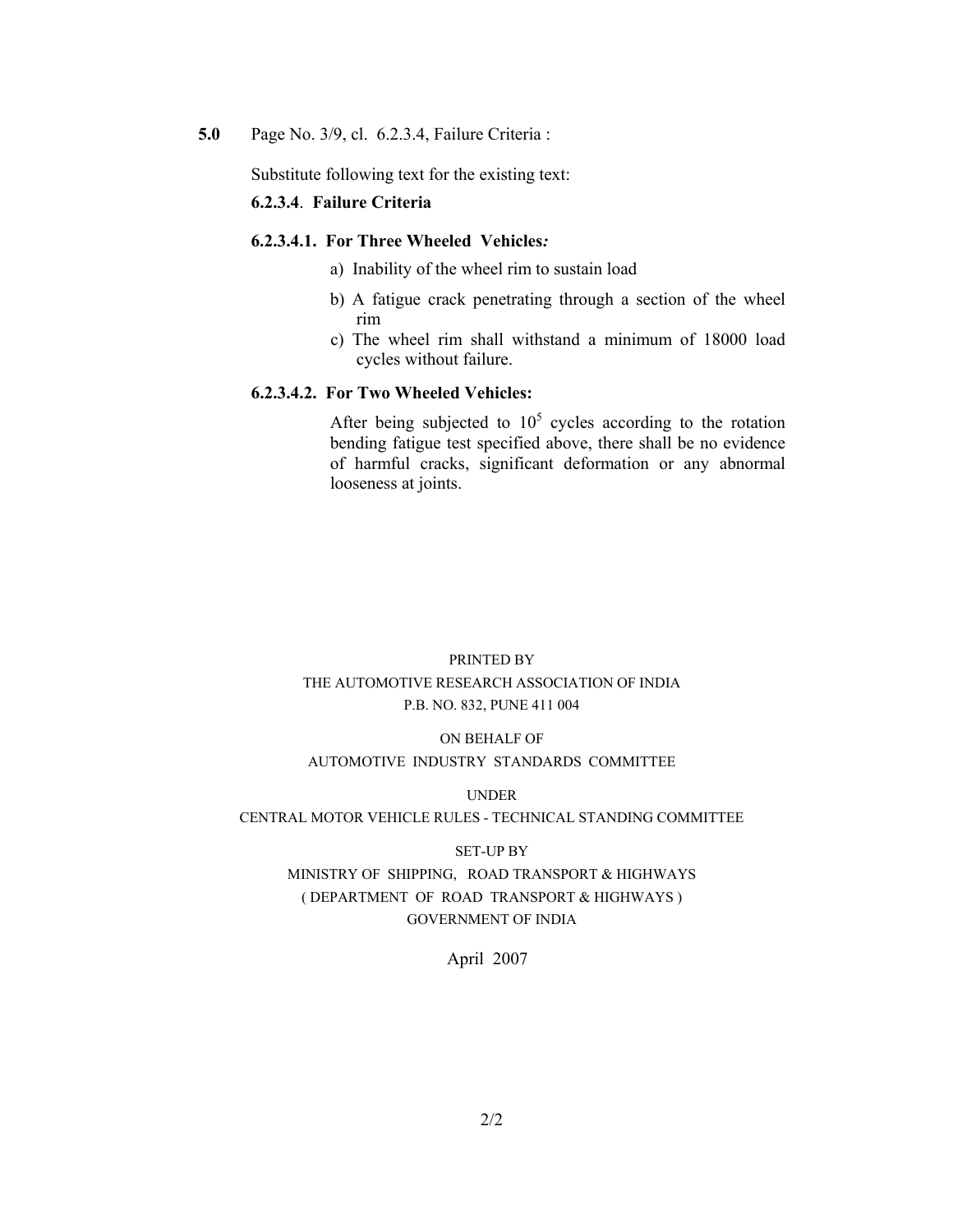# **AIS-073 (Part 2)**

# AUTOMOTIVE INDUSTRY STANDARD

# **Automotive Vehicles – Wheel Rims for Two and Three Wheeled Vehicles – Sheet Metal Wheel Rims –Method of Test and Requirements**

PRINTED BY THE AUTOMOTIVE RESEARCH ASSOCIATION OF INDIA P.B. NO. 832, PUNE 411 004

ON BEHALF OF AUTOMOTIVE INDUSTRY STANDARDS COMMITTEE

UNDER CENTRAL MOTOR VEHICLE RULES - TECHNICAL STANDING COMMITTEE

SET-UP BY MINISTRY OF SHIPPING, ROAD TRANSPORT & HIGHWAYS (DEPARTMENT OF ROAD TRANSPORT & HIGHWAYS) GOVERNMENT OF INDIA

December 2005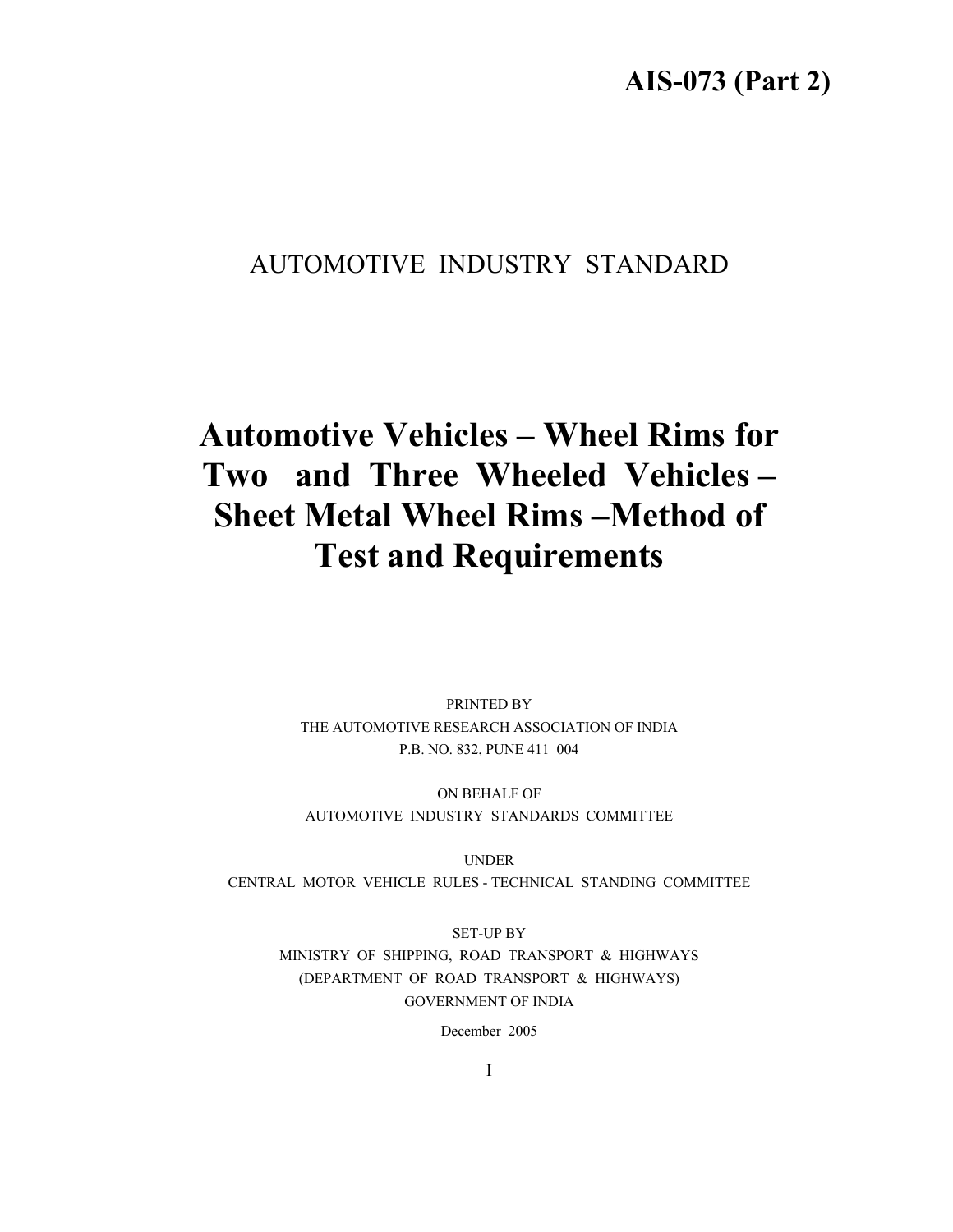| Sr.<br>No. | Corr-<br>igenda | Amend-<br>ment | <b>Revision</b> | Date | Remark | Misc. |
|------------|-----------------|----------------|-----------------|------|--------|-------|
|            |                 |                |                 |      |        |       |
|            |                 |                |                 |      |        |       |
|            |                 |                |                 |      |        |       |
|            |                 |                |                 |      |        |       |
|            |                 |                |                 |      |        |       |
|            |                 |                |                 |      |        |       |
|            |                 |                |                 |      |        |       |

## Status Chart of the Standard to be used by the purchaser for updating the record

**General Remarks:**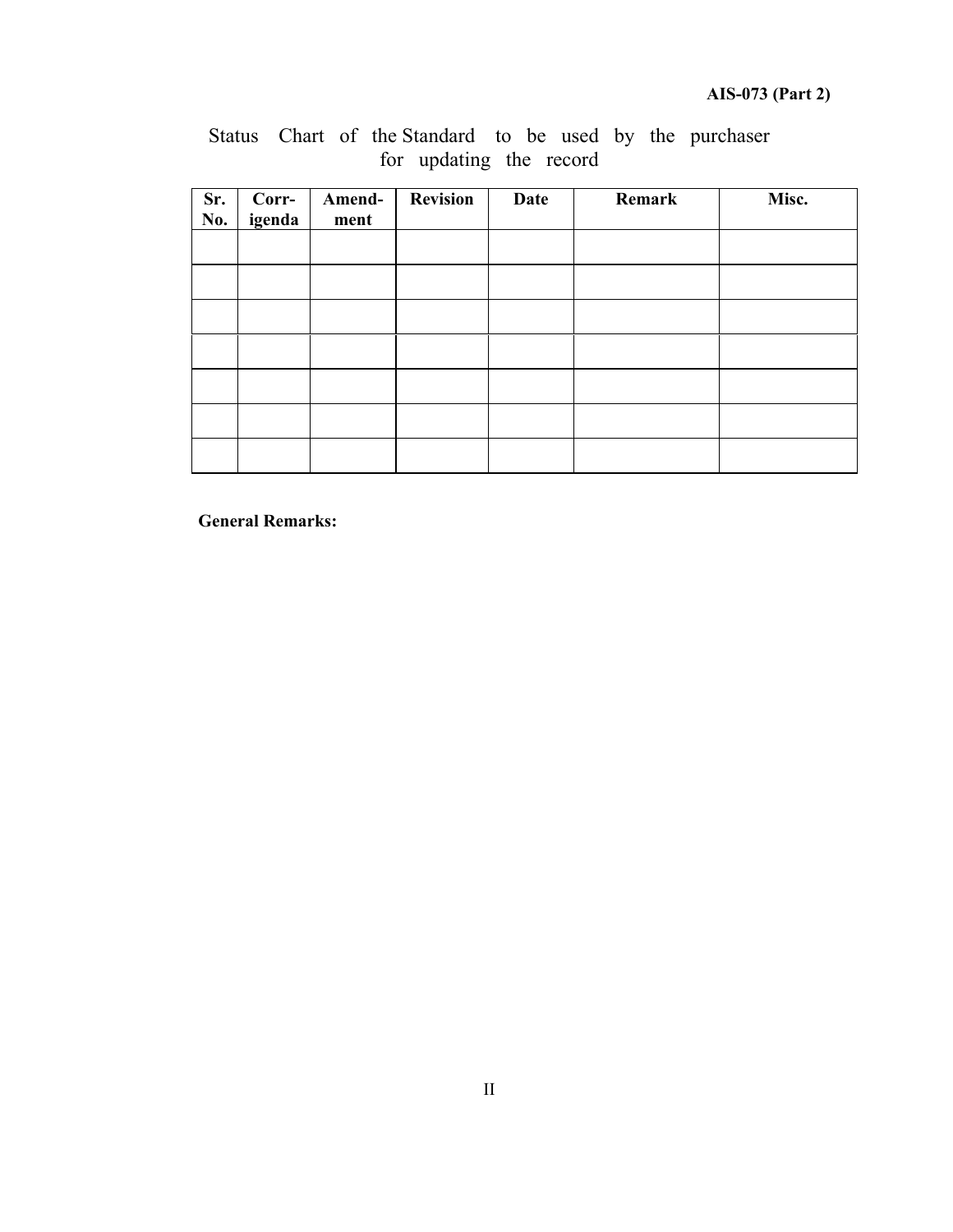#### **INTRODUCTION**

The Government of India felt the need for a permanent agency to expedite the publication of standards and development of test facilities in parallel when the work on the preparation of the standards is going on, as the development of improved safety critical parts can be undertaken only after the publication of the standard and commissioning of test facilities. To this end, Ministry of Surface Transport (MOST) has constituted a permanent Automotive Industry Standard Committee (AISC) vide order No. RT-11028/11/97-MVL dated September 15, 1997. The standards prepared by AISC will be approved by the permanent CMVR Technical Standing Committee (CTSC). After approval, the Automotive Research Association of India, (ARAI), Pune, being the secretariat of the AIS Committee, has published this standard. For better dissemination of this information ARAI may publish this document on their web site.

Sheet metal wheel rims are being widely used for scooters and scooter derivatives. Considering the importance of the wheel as a critical part influencing the driving safety, this standard has been prepared.

Considerable assistance has been taken from following National and International standards.

| IS: 10694 (Part 1): 1993 | Automotive Vehicles - Rims - General requirements<br>Part 1 - Nomenclature, designation, marking and<br>measurement. |
|--------------------------|----------------------------------------------------------------------------------------------------------------------|
| IS: 10694 (Part 4): 1987 | General requirements for rims for Automotive<br>Vehicles - Part 4 - Scooters and scooter derivative<br>rims.         |
| IS: 9436: 1980           | Performance requirements and method of tests for<br>wheels for passenger cars.                                       |

The Automotive Industry Standards Committee responsible for preparation of this standard is given in Annex - C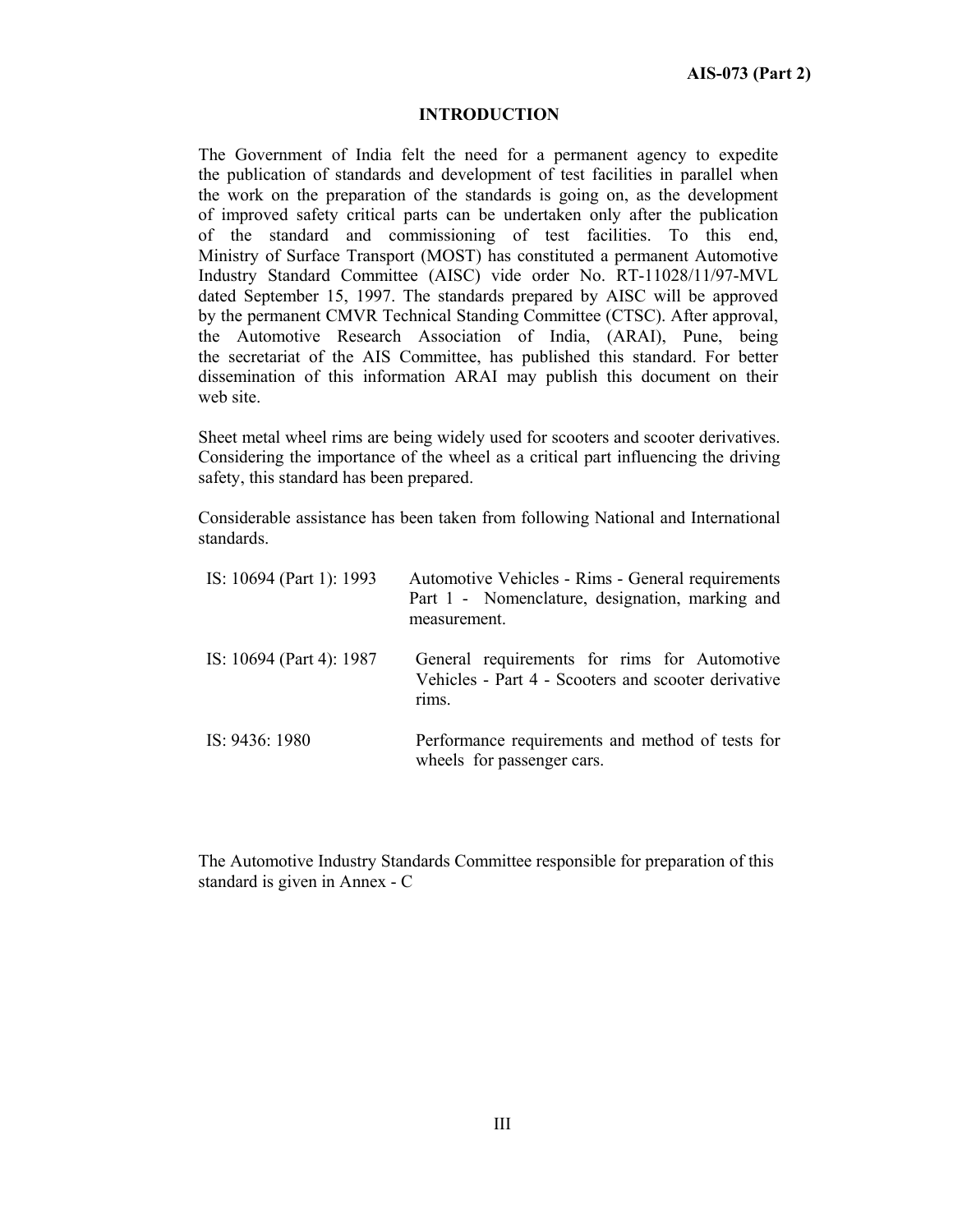## **Automotive Vehicles – Wheel Rims for Two and Three Wheeled Vehicles – Sheet Metal Wheel Rims –Method of Test and Requirements**

#### **1.0 SCOPE**

1.1 This standard prescribes the general and performance requirements of sheet metal wheel rims intended for use on two and three wheeled motor vehicles with or without side car.

#### **2.0 REFERENCES**

- 2.1 IS:10694 (Pt-1):1993- Automotive Vehicles- Rims-General Requirements-Nomenclature, Designation, Marking and Measurement.
- 2.2 IS:10694 (Pt-4):1983- General Requirements for Rims for Automotive Vehicles- Scooters and Scooter Derivatives Rims

#### **3.0 DEFINITION AND NOMENCLATURE**

3.1 Definition and nomenclature of wheel rim shall be in accordance with IS 10694 (Pt-1): 1993

#### **4.0 MARKING**

- 4.1 The wheel rim shall be marked with the following
	- a) Size designation shall be as per IS 10694 (Pt-4)-1983
	- b) Name or trade mark of the rim manufacturer
	- c) The letter "HD" for rims designed for three wheeled goods carriages.
- 4.2 The marking shall be recessed and without sharp edges and letters shall not be smaller than 3 mm and impressed/engraved to a depth or embossed in a legible manner.
- 4.3 The marking shall be marked on outside surface so that marking shall be visible after the tyre is mounted and inflated.

#### **5.0 TYPE APPROVAL**

- 5.1 The manufacturer shall submit the details as specified in Annex B
- 5.2 Number of wheel rims to be provided shall be minimum 2 numbers ( one with tyre and tube assembly) or at the discretion of test agency
- 5.3 The type of the wheel rim submitted for approval in pursuance of this standard, if meets the requirements of this standard, approval for that type of wheel rim shall be granted.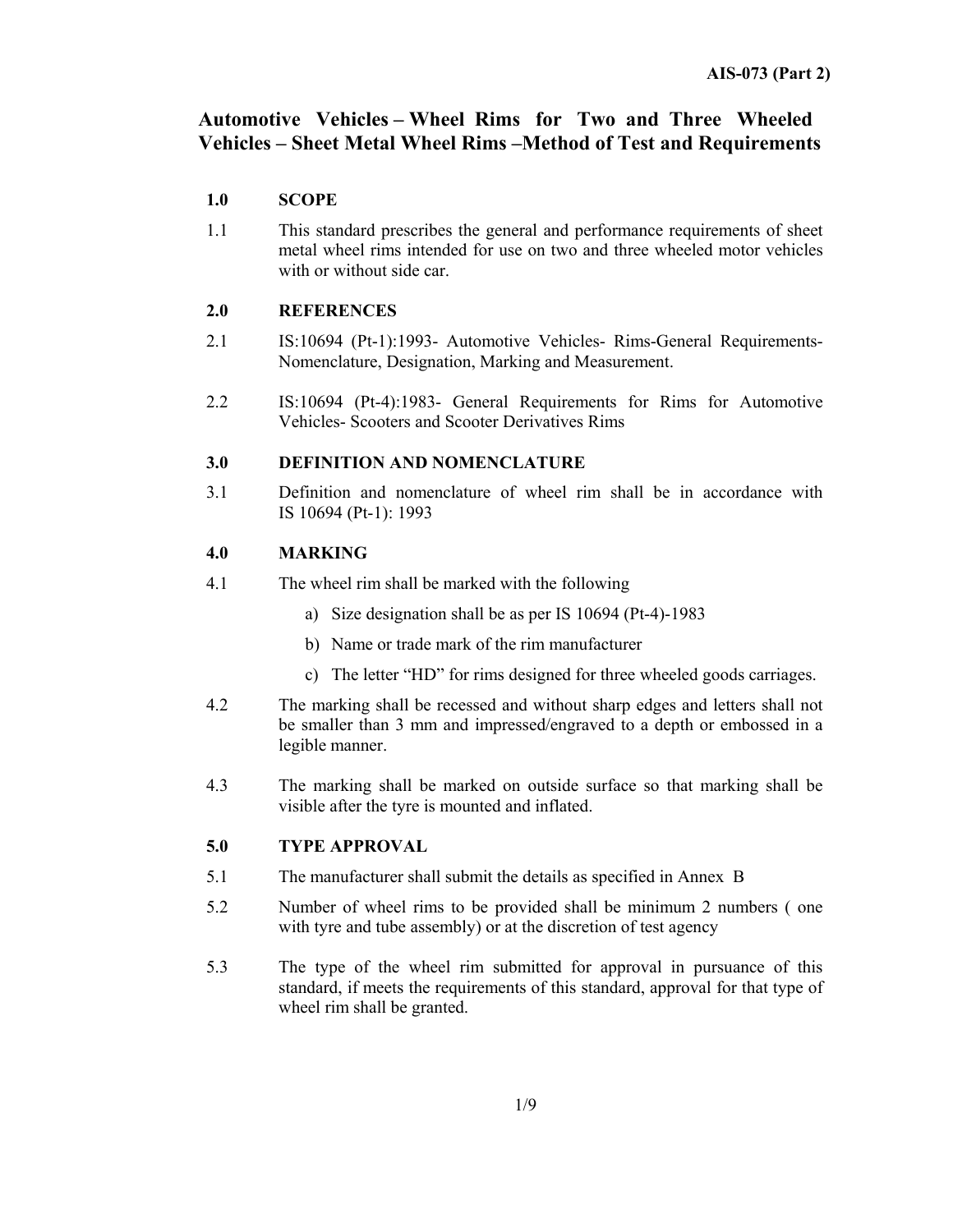#### **6.0 REQUIREMENTS RELATING TO WHEEL RIMS**

#### **6.1 General requirements**

- 6.1.1 The wheel rim shall have a smooth contour free from sharp edges on the tyre side.
- 6.1.2 The valve hole edges on the wheel rims shall be free from burrs.

#### **6.2 Performance strength requirements**

- 6.2.1 Only fully processed new wheels rims, which are representative of wheel rims intended for the vehicle, shall be used for the tests. No wheels rim shall be used for more than one test.
- 6.2.2 **Tests-** Following two tests shall be carried out on wheel rims
	- a) Dynamic cornering fatigue test, and
	- b) Dynamic radial fatigue test

#### 6.2.3 **Dynamic Cornering Fatigue Test (CFT)**

6.2.3.1 **Equipment***-* The test machine shall have a driven rotatable device whereby either the wheel rim rotates under the influence of a stationary bending moment or the wheel rim is stationary and is subjected to a rotating bending moment

(see Fig 1)

#### 6.2.3.2 **Procedure**

- (a) Preparation- The rim flange of the wheel rim shall be clamped securely to the test fixture. The face by which the wheel centre is supported on the testing machine shall have the same fixation characteristics as the face of the hub used on the vehicle. If a tyre and wheel assembly is used as a combination for the test, the tyre pressure shall be higher for clamping purposes. The load arm and adapter assembly shall be attached to the mounting surface of the wheel using non-lubricated studs and nuts (or bolts), in good condition, representative of those used on the vehicle. These wheel nuts (or bolts) shall be tightened at the beginning of the test to the vehicle/wheel manufacturer's specified torque values. Wheel bolts or nuts may be retorqued once during the test. Tightening torque shall not fall below 50 percent of its initial value when the minimum load cycle number has been attained. The bending moment shall be maintained within  $\pm$  2.5 percent. In the final clamped position, the wheel shall be concentric to the rotating device within 0.25 mm Max (TIR) at the point of loading in the unloaded condition.
- (b) Bending moment- To impart a bending moment to the wheel rim, a force may be applied either perpendicular or parallel to the plane of the mounting surface of the wheel at a specified distance (moment arm).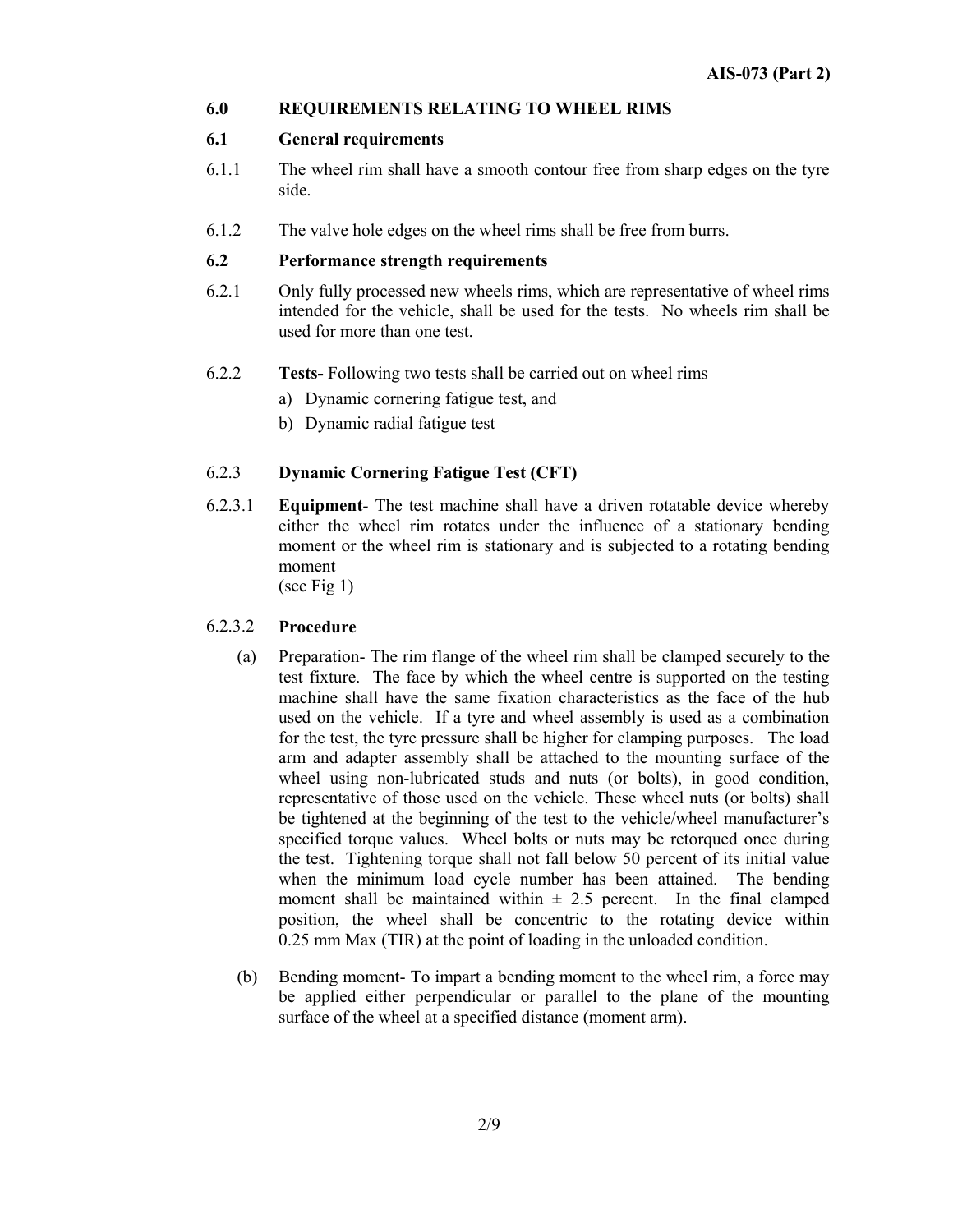6.2.3.3 **Bending moment determination-** The bending moment M (force x moment arm) in newton metres, is determined from the formula:

$$
M = (R.\mu + d) F \times S
$$

Where

 $R =$  Maximum static loaded radius in metres for which wheel rim is designed;

 $\mu$  = Assumed coefficient of friction developed between tyre and road;

 $d =$  Inset or Outset of the wheel rim in metres;

 $F =$  Maximum design load of wheel rim in Newtons (N);

S = Accelerated test factor

**Note - For values of**  $\mu$  **and S, see Annex A.** 

#### 6.2.3.4 **Failure criteria**

- a) Inability of the wheel rim to sustain load
- b) A fatigue crack penetrating through a section of the wheel rim

c) The wheel rim shall withstand a minimum of 18000 load cycles without failure.



**Fig 1 Model Equipment for Cornering Fatigue Test** 

3/9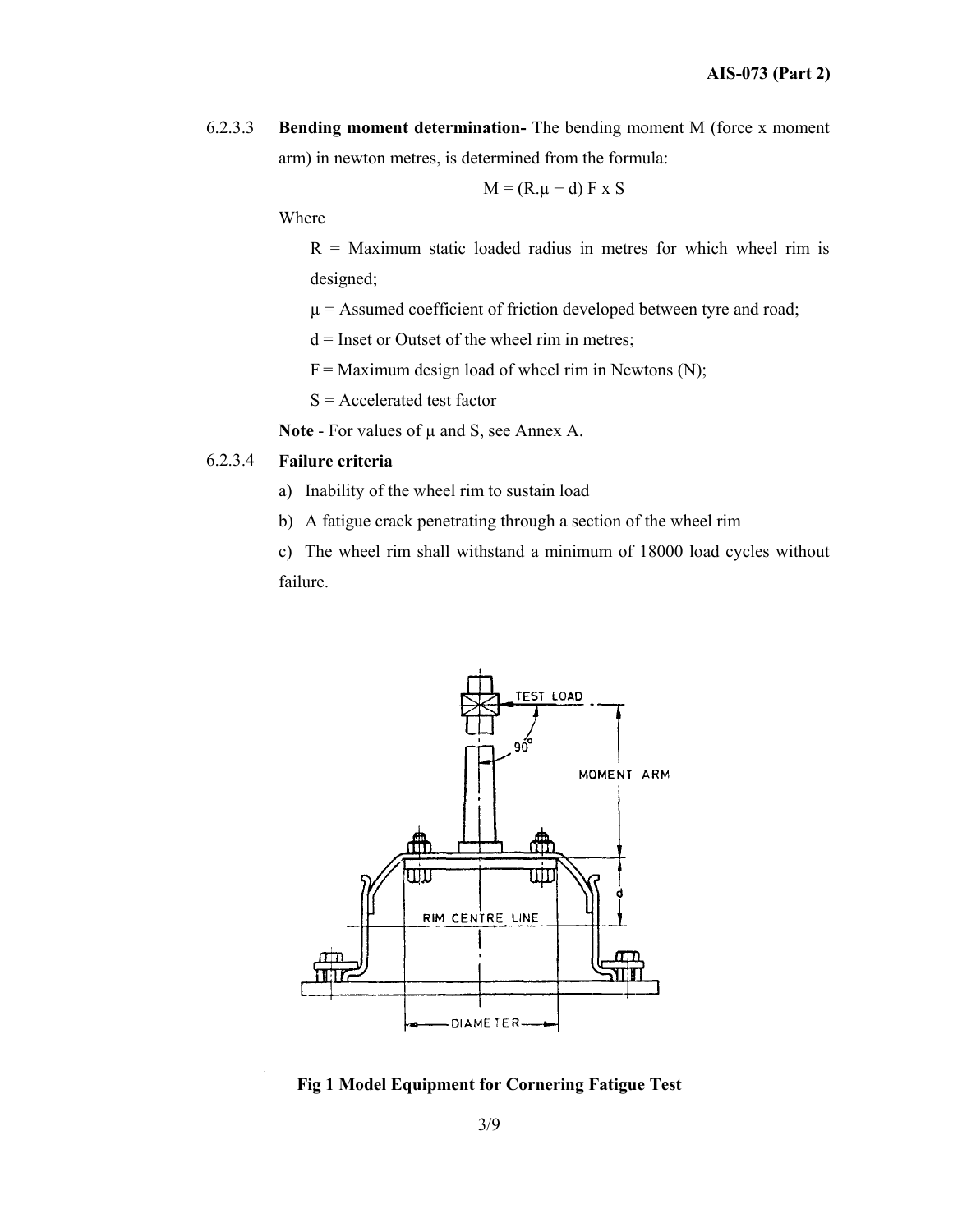#### 6.2.4 **Dynamic Radial Fatigue Test (RFT)**

- 6.2.4.1 **Equipment-** The test machine shall be equipped with a means of imparting a constant radial load only as the wheel rim rotates. The suggested equipment incorporates a driven rotatable drum set which presents a smooth surface wider than the loaded test tyre section width. The diameter of the drum is 1700 mm with tolerance of  $+1\%$ . (see Fig 2).
- 6.2.4.2 **Procedure-** The tyre selected for this wheel rim test shall be representative of the maximum size and type specified by the vehicle/wheel rim manufacturer or at the discretion of the testing agency. The recommended cold inflation pressure of the tyre will be equal or higher than the maximum recommended Inflation Pressure.

There will be a slight increase in pressure during the test. This increase is normal and no adjustment is necessary. The loading system shall maintain the specified load within  $\pm 2.5$  percent.

6.2.4.3 **Radial load determination-** The radial load Fr, in newtons, is determined as follows:

$$
F_r = F_v x K
$$

Where

 $F_v$  = Maximum design load of wheel rim in newtons (N)and

 $K =$  Accelerated test factor.

**Note**- For values of K, see Annex A

#### 6.2.4.4 **Failure criteria**

- a) Inability of wheel rim to sustain load
- b) A fatigue crack penetrating through a section of the wheel rim
- c) The wheel rim shall withstand a minimum of 400000 test cycles without failure.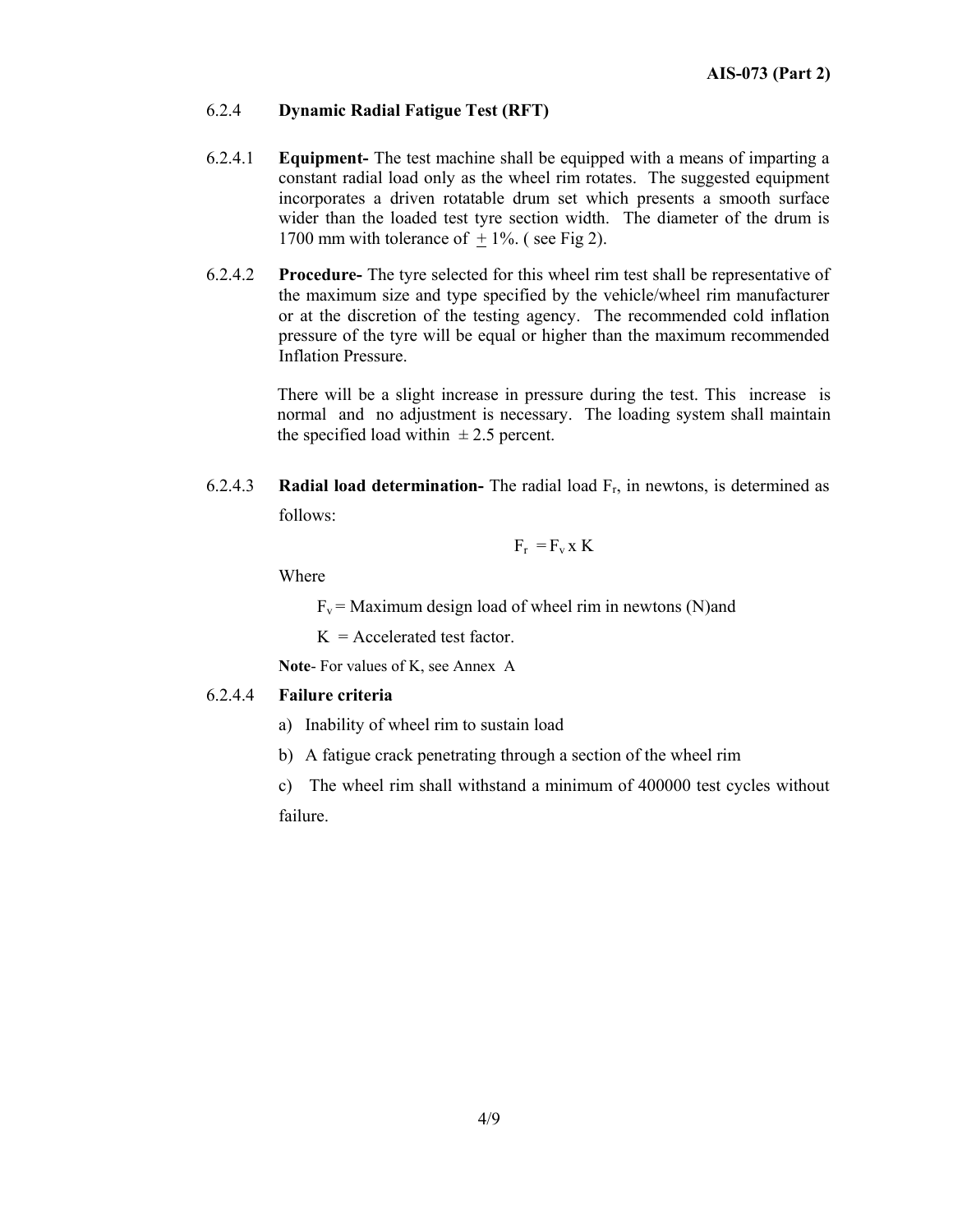

**Fig 2 Model Equipment for Radial Fatigue Test**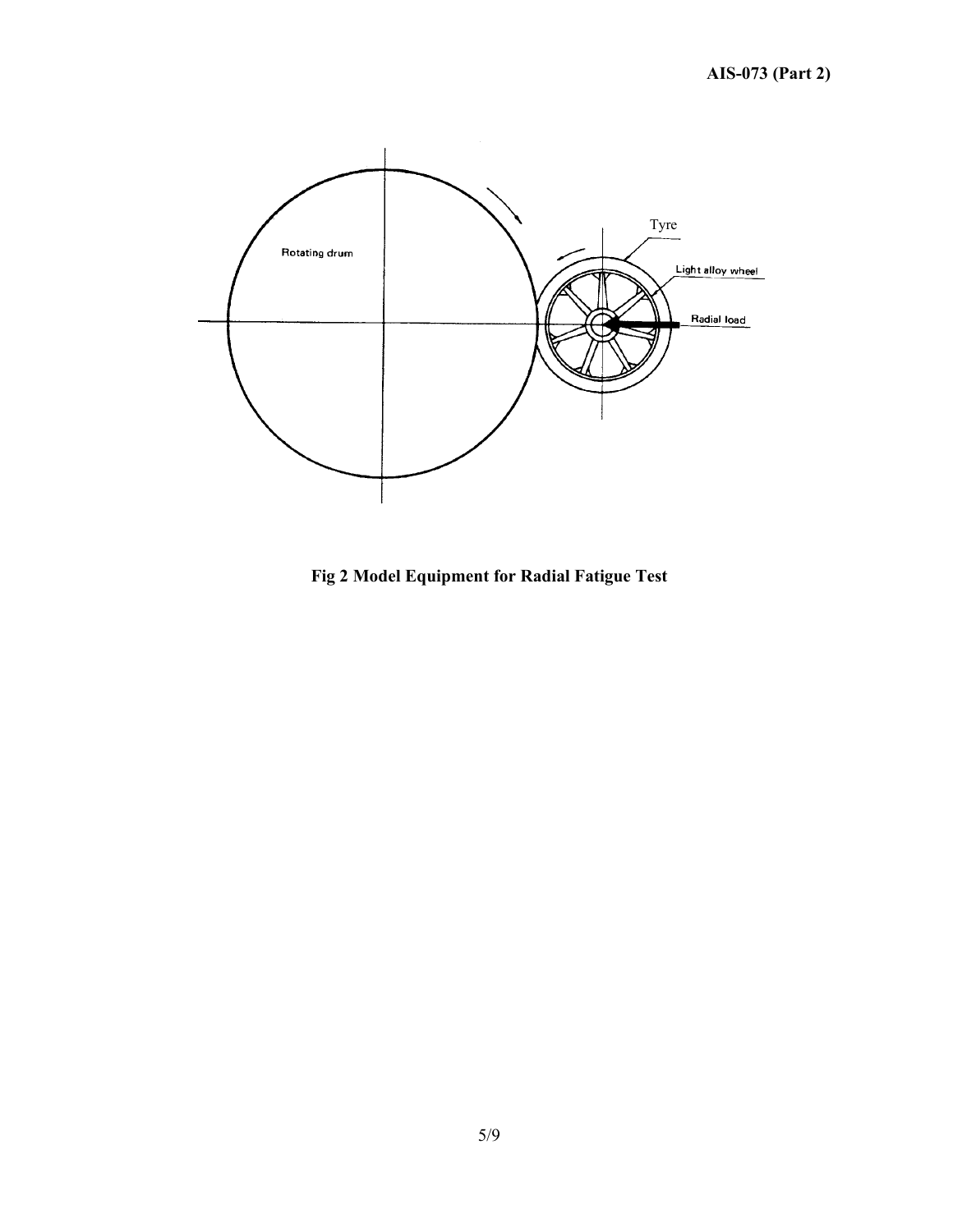#### **7.0 MODIFICATION AND EXTENTION OF APPROVAL OF WHEEL RIM TYPE.**

- 7.1 Every modification of the type of wheel rim shall be notified to testing agency, which has approved the type of wheel rim. The test agency may then either
- 7.1.1 Consider that the modification made are unlikely to have an appreciable adverse effect and that in any case, the wheel rim still complies with the requirement; or
- 7.1.2 Require a further test report from the testing agency responsible for conducting the test.

 For considering whether any further verification is required or not, guidelines given in 7.3 (criteria for extension of type approval) may be followed.

- 7.1.3 In case of 7.1.2, check for those parameters which are affected by modifications, only need to be carried out.
- 7.2 In the event of 7.1.1 or in case of 7.1.2 after successful compliance to the requirements, a certificate of compliance shall be validated for the modified version.
- 7.3 Criteria for extension of type approval
- 7.3.1 In case of following changes, testing shall be carried out for establishing compliance of the changed parameters to the requirements specified in this standard:
- 7.3.1.1 Increase in the load carrying capacity
- 7.3.1.2 Any change in the design of the wheel rim
- 7.3.1.3 Any change in the material of the wheel rim
- 7.3.1.4 Any change in the thickness of the wheel rim
- 7.3.1.5 Any change in the inset/outset of the wheel rim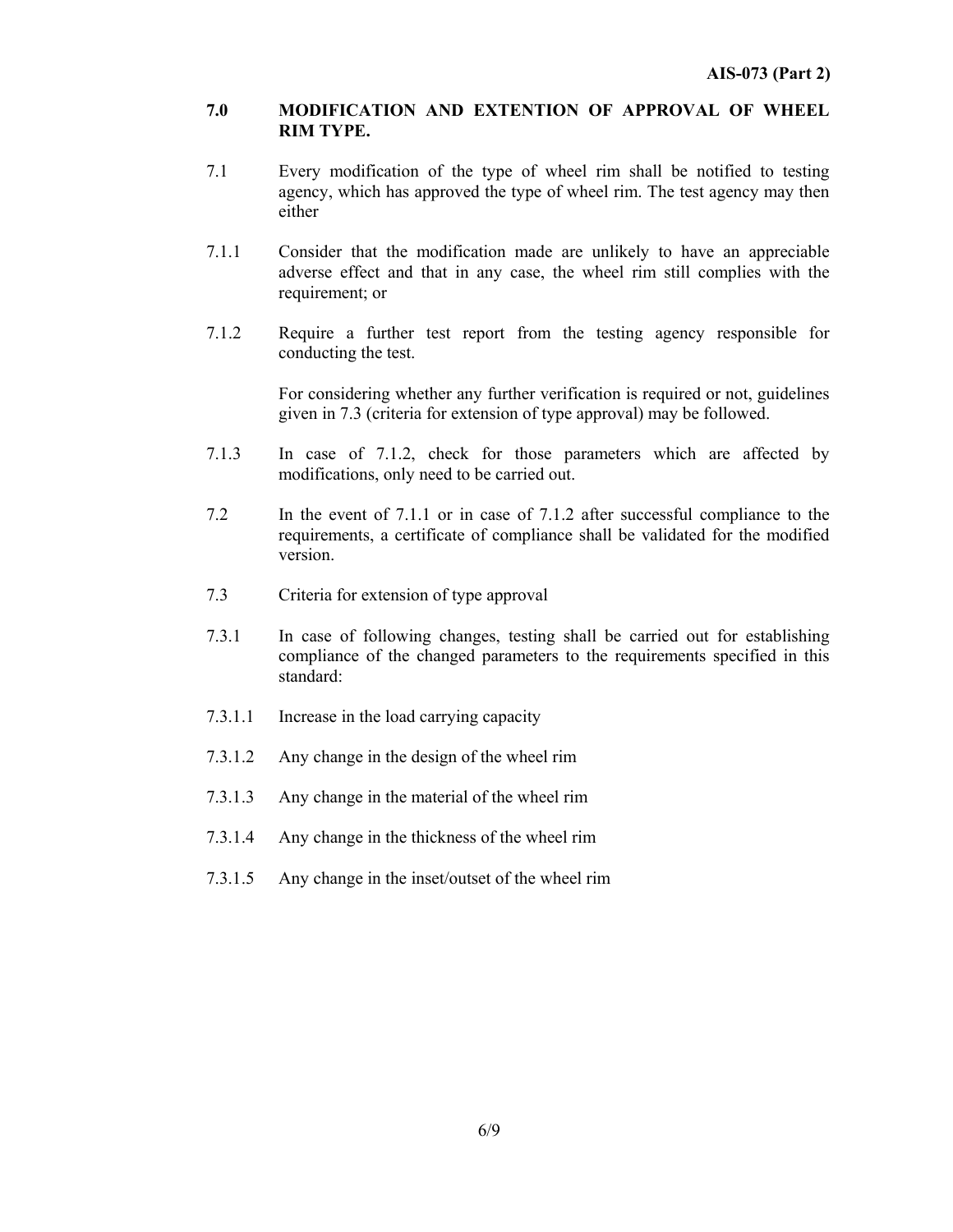# **A NNEX A**

(Clauses 6.2.3.3 and 6.2.4.3)

# **TEST FACTORS**

**A-1**. To permit a uniform application of the test methods specified, the test factors given in the following table should be used when conducting the tests.

| <b>Test</b>                                               | <b>Accelerated Test Factors</b> |
|-----------------------------------------------------------|---------------------------------|
| Dynamic cornering fatigue<br>$\mu = 0.7$<br>(see 6.2.3.3) | $S = 1.60$                      |
| Dynamic radial fatigue<br>(see $6.2.4.3$ )                | $K = 2.25$                      |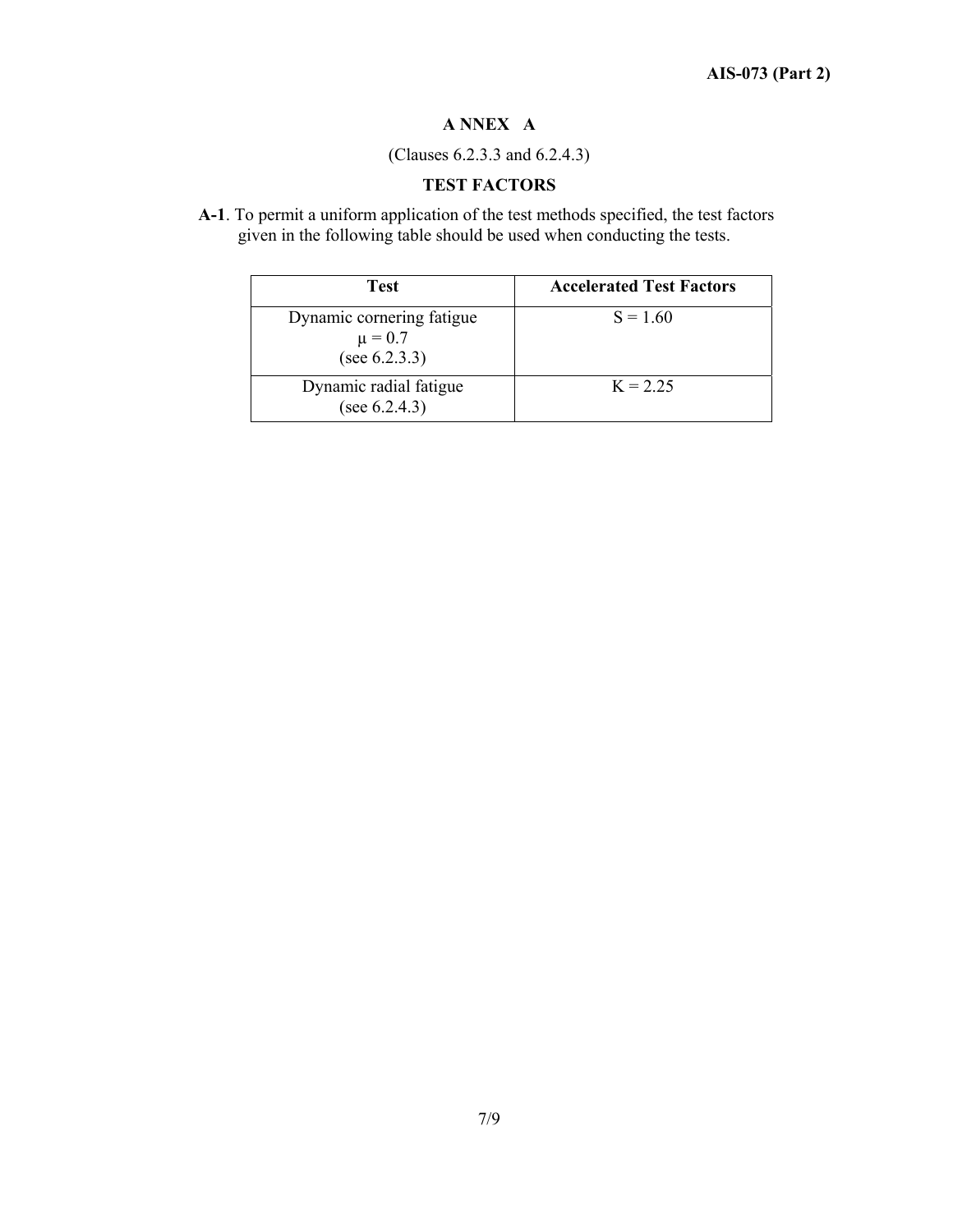### **ANNEX B**  ( See 5.1)

# **Technical Information to be submitted by Supplier**

| 1.             | Name of Supplier:                                                  |  |
|----------------|--------------------------------------------------------------------|--|
| 2.             | <b>Address of Supplier</b>                                         |  |
| 3 <sub>1</sub> | Telephone No                                                       |  |
| 4.             | FAX. No.                                                           |  |
| 5.             | E mail address                                                     |  |
| 6.             | Contact person                                                     |  |
| 7.             | Wheel rim manufacturer name (In case different for supplier)       |  |
| 8.             | Address of wheel rim manufacturer (In case different for supplier) |  |
| 9.             | The trade/brand name or mark                                       |  |
| 10.            | Wheel Rim size designation                                         |  |
| 11.            | Type of wheel rim (To be specified)                                |  |
| 12.            | Location Rear/front/both                                           |  |
| 13.            | Maximum Design Load of Wheel Rim                                   |  |
| 14.            | Maximum Static loaded radius (R) for which wheel rim is            |  |
|                | designed for, in meters (m)                                        |  |
| 15.            | Engineering Drawing of Wheel rims giving details of profile,       |  |
|                | relevant dimensions, tightening torque for wheel bolts,            |  |
|                | Inset/outset, markings etc., in triplicate                         |  |